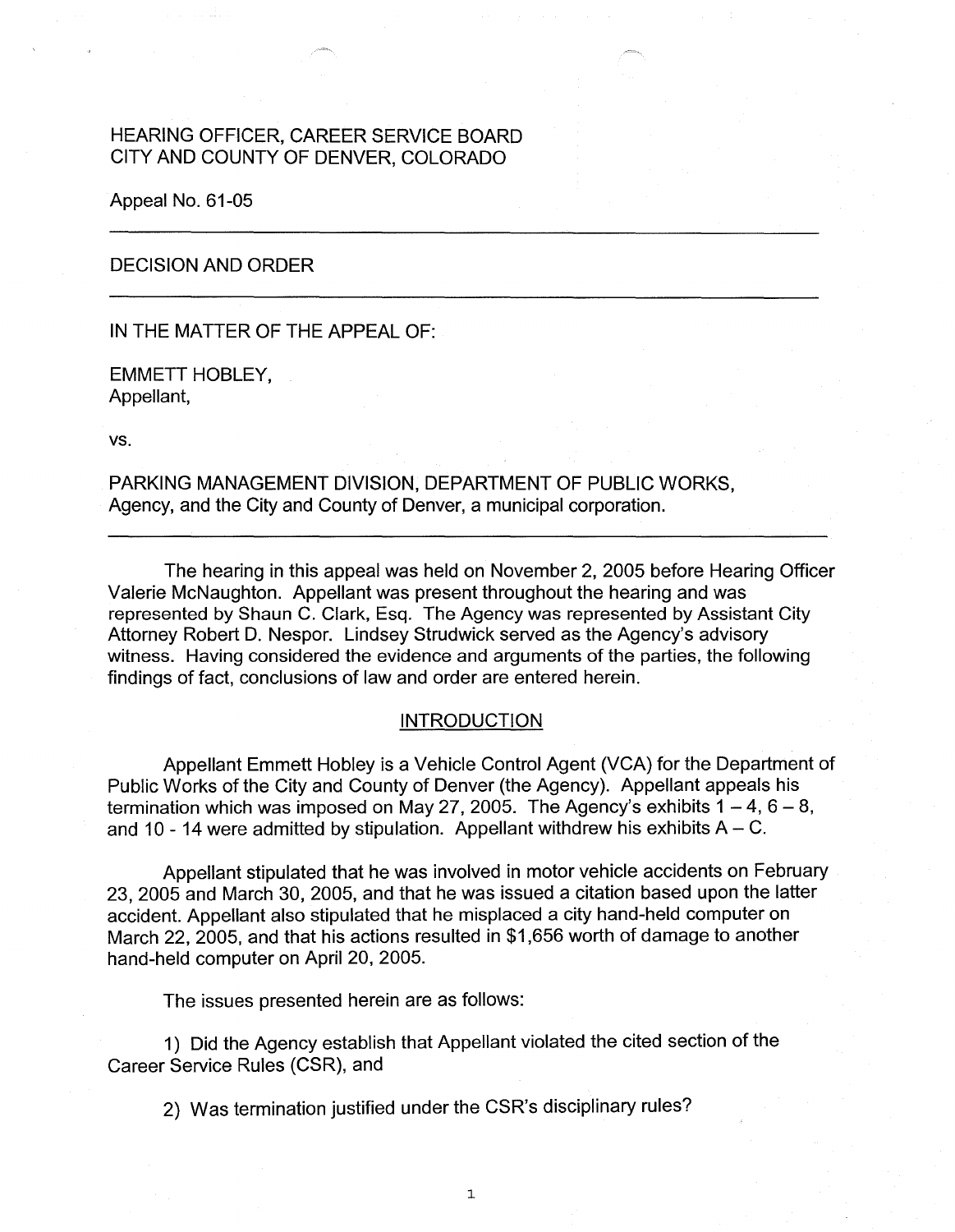#### FINDINGS OF FACT

The Agency dismissed Appellant for asserted violations of Career Service Rules (CSR) between February 23 and April 20, 2005. The letter of dismissal alleges that Appellant was involved in accidents on February 23<sup>rd</sup> and March 30<sup>th</sup> while driving a Vehicle Control Agent (VCA) city vehicle, and that he caused both accidents. The Agency also contends Appellant left his hand-held computer, used for writing parking tickets on top of his vehicle on March  $21<sup>st</sup>$  and April  $20<sup>th</sup>$ , resulting in the destruction of the computer on the latter occasion.

Appellant admits that he was involved in an auto accident on February 23, 2005 with a city vehicle, that he moved the vehicle before the Agency safety investigators arrived, and that the vehicle did not have the required insurance information in it. Appellant complied with the Agency's accident policy requiring immediate notification of his supervisor. Appellant testified the accident was not his fault, since he had a green arrow at the time he entered the intersection to turn left, but that an oncoming car struck him when it entered the intersection in violation of a red light. The other driver told the investigating police officer the light was yellow at the time of the accident. [Exh. 8, p. 3.] No citation was issued because of the conflicting statements. The Agency's Safety Review Accident Committee concluded that Appellant was at fault because he had not waited until all vehicles cleared the intersection before moving, and had failed to watch for other vehicles as well as the traffic lights. [Exh. 8, p. 5.] The Agency also contends that Appellant's failure to have the car insurance information in the vehicle violated Parking Management requirements. [Exh. 2, p. 4.]

The Agency asserts that Appellant violated its internal handbooks and safety training by moving the vehicle before the investigative team arrived, thus hampering their determination of fault. Appellant counters that he was constrained to obey state law, which requires vehicles involved in an accident on a divided highway to move the vehicle "as soon as practicable off the traveled portion." CRS § 42-4-1602. Appellant testified he moved his vehicle because the other driver left him vulnerable to oncoming traffic when she moved her car, and that she asked him to move his car because she felt unsafe. Appellant told his supervisor he moved the vehicle because they were blocking traffic. [Exh. 9, p. 1.]

Lindsey Strudwick, Assistant Director of Parking Management, testified that on March 21<sup>st</sup>, VCA Phil Lewis reported that Appellant's hand-held computer was missing. The next morning, it was returned undamaged to the office after having been found on top of a private vehicle by a city inspector. Phil Lewis reported to Mr. Moore that Appellant said someone took it from his vehicle, and Mr. Moore believed Appellant was thereby claiming it was stolen.

Appellant testified that on March  $30<sup>th</sup>$ , he was backing up to check the tags on a car parked at an expired meter when a small car struck him on the rear driver's side of his vehicle. Appellant stated he had checked all his mirrors before easing the vehicle backward, but that the car must have been in a blind spot. He reported the accident,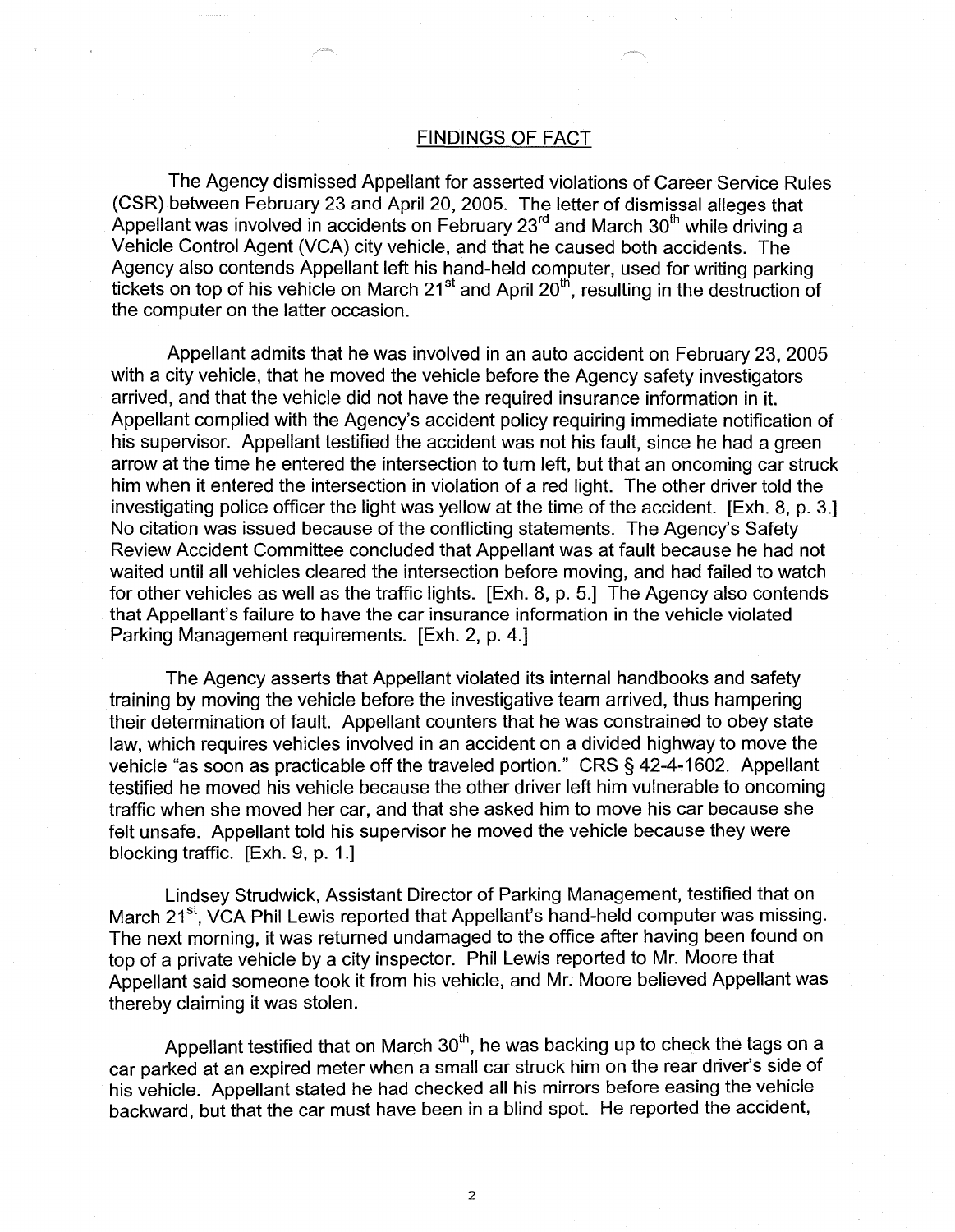and his supervisor drove him back to the office when she discovered that Appellant did not have his driver's license with him. Appellant was issued a citation for illegal backing. The next day, Appellant found he did not have the keys to the city vehicle. The keys were later located in the lock of the driver's side door.

On April 20, 2005, Appellant was assigned to street sweeping. When he arrived at his vehicle, he discovered it did not have a radio. Appellant placed the hand-held computer on the roof of the vehicle and returned to the office to obtain another radio. He drove off without retrieving the computer from the vehicle's roof. He later found the computer in a damaged condition under a parked car. [Appellant's testimony; Exh. 15.] Lindsey Strudwick testified that the manufacturer determined it was not repairable, and that cost of replacement is about \$1,600.

Shortly after Appellant returned the damaged hand-held computer to his supervisor, he was called to meet with Mr. Strudwick to discuss the recent incidents. Appellant informed Mr. Strudwick that he was experiencing some personal problems. Mr. Strudwick placed him on investigatory leave and encouraged him to use the Employee Assistance Program to resolve the personal issues. [Exh. 4.] Appellant testified that he attended six counseling sessions during the investigatory leave, and received the letter notifying him that discipline was being contemplated against him. [Exh. 3.]

At the pre-disciplinary meeting held on May 12, 2005, Appellant admitted both accidents, and that he moved his vehicle after the Feb. 23<sup>rd</sup> accident and received a ticket for the accident on March  $30<sup>th</sup>$ . Appellant also admitted that he lost his hand-held computer on March 30<sup>th</sup> and April 20<sup>th</sup>, and that on the latter occasion it was found damaged.

Anderson Moore, Director of Parking Management, testified that he made the decision to dismiss Appellant based upon the increasing frequency of the incidents demonstrating unsafe or careless behavior, and Appellant's failure to correct his behavior despite past discipline for similar incidents. Mr. Moore concluded that Appellant's mind was not on his duties, and that public safety would be endangered if this pattern could not be corrected. Mr. Moore also considered the amount of the city's financial loss caused by Appellant's actions.

Mr. Moore found that Appellant was grossly negligent in violation of CSR § 16-50 A. 1) because he believed each of these circumstances could have been avoided if Appellant considered his role as a city employee. Mr. Moore testified he believed Appellant's failure to concentrate on his job was progressively more negligent as the incidents occurred more frequently. He also concluded that Appellant destroyed city property in violation of CSR § 16-50 A. 2) by his lack of respect for city equipment and the resulting destruction of city property. He acknowledged that other employees have misplaced and damaged equipment and have had serious traffic accidents. The evidence was silent as to whether any employees had a similar number of accidents or previous discipline.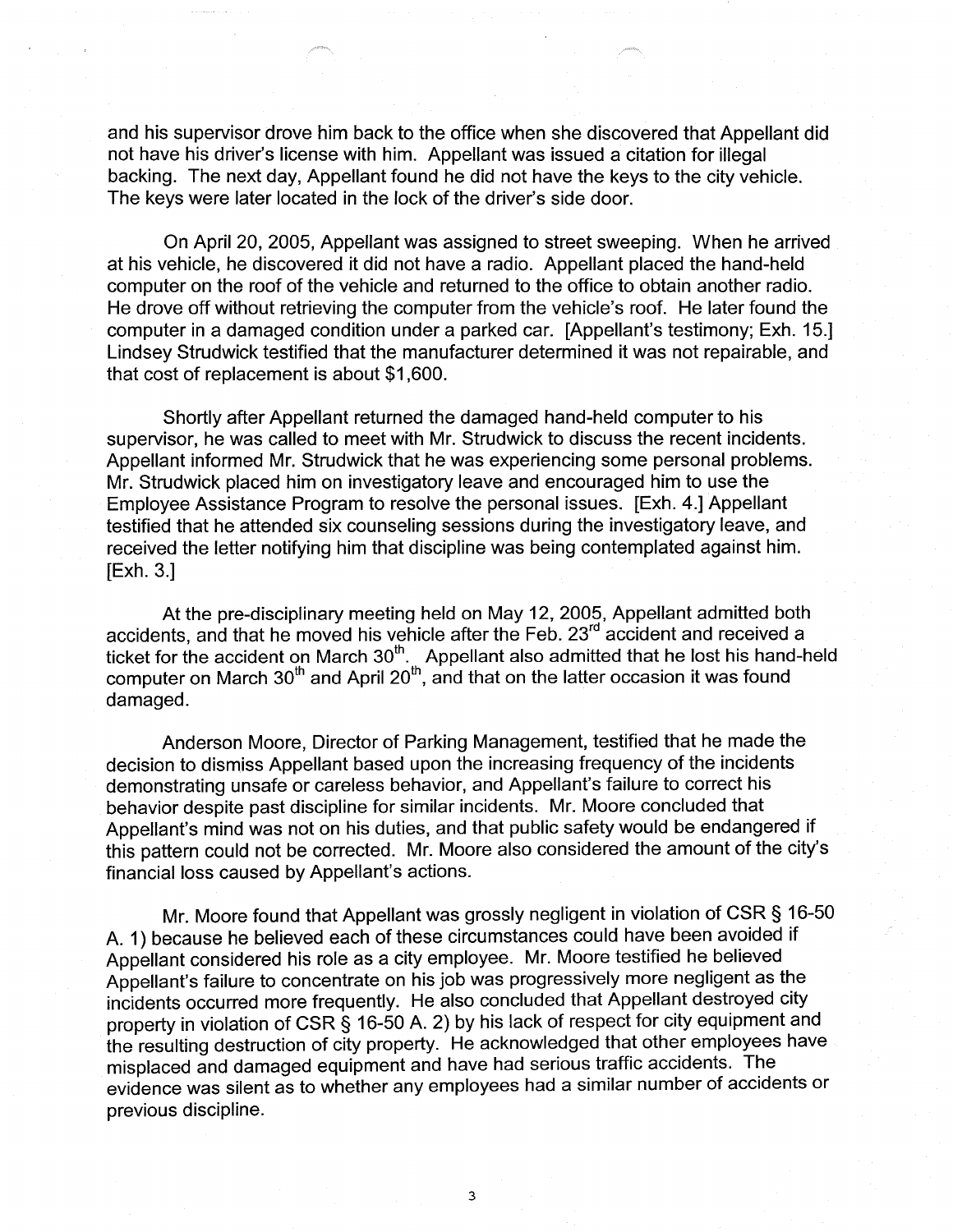Mr. Moore found that Appellant's inability to maintain his equipment in working order caused him to be unable to perform his duties, and thus in violation of CSR § 16- 50 A. 7), refusal to comply with a supervisor's orders. He testified that Appellant also falsely stated his computer had been taken out of his vehicle, in violation of this rule.

Mr. Moore determined that Appellant was in violation of CSR § 16-50 A. 14) and 16-51 A. 5) requiring compliance with departmental safety regulations on two occasions. On Feb. 23rd , he moved his city vehicle after the accident, preventing city safety personnel from conducting a thorough safety investigation. Mr. Moore testified that this regulation is in the Agency and VCA handbooks and its policies and procedures, and is the subject of training sessions throughout the year. Mr. Moore also stated that the Public Works handbook requires Appellant to have a valid driver's license, and Appellant failed to have his driver's license with him at the time of the March  $30<sup>th</sup>$  accident.

Mr. Moore found Appellant was careless and neglectful of city property in violation of CSR § 16-51 A. 6) and 8) because he misplaced his hand-held computer twice in the space of two months, leading to the destruction of a computer. It was also found that Appellant failed to carry his driver's license, left the keys in the door lock of a city vehicle on a public street, rendering it and its equipment vulnerable to theft, and that after the Feb. 23rd accident Appellant failed to follow the Agency's procedure not to move the vehicle.

Mr. Moore reviewed Appellant's work history, including a 30-day suspension in April 2004 for two accidents with city vehicles resulting in damage, failing to have a valid driver's license, and abuse of sick and vacation leave. Mr. Moore was aware of the circumstances of this suspension, since he had imposed it. Appellant was also suspended for three days in 2002 for failing to have a valid license and other conduct, and was given a written reprimand in 2002 and a verbal warning in 2001 for failing to pay traffic tickets.

#### **ANALYSIS**

## I. Career Service Rules

In this de novo hearing on the appropriateness of Appellant's termination, the Agency bears the burden of proof to show by a preponderance of the evidence both that Appellant violated the disciplinary rules as alleged, and that termination was within the range of discipline that can be imposed under the circumstances. Turner v. Rossmiller, 535 P.2d 751 (Colo. App. 1975.); In re Gustern, CSA 128-02, 20 (12/23/02).

A. CSR § 16-50 A. 1) Gross negligence or willful neglect of duty

The Agency claims that Appellant was grossly negligent by the commission of four incidents of negligence within a two-month period, despite the warning of a long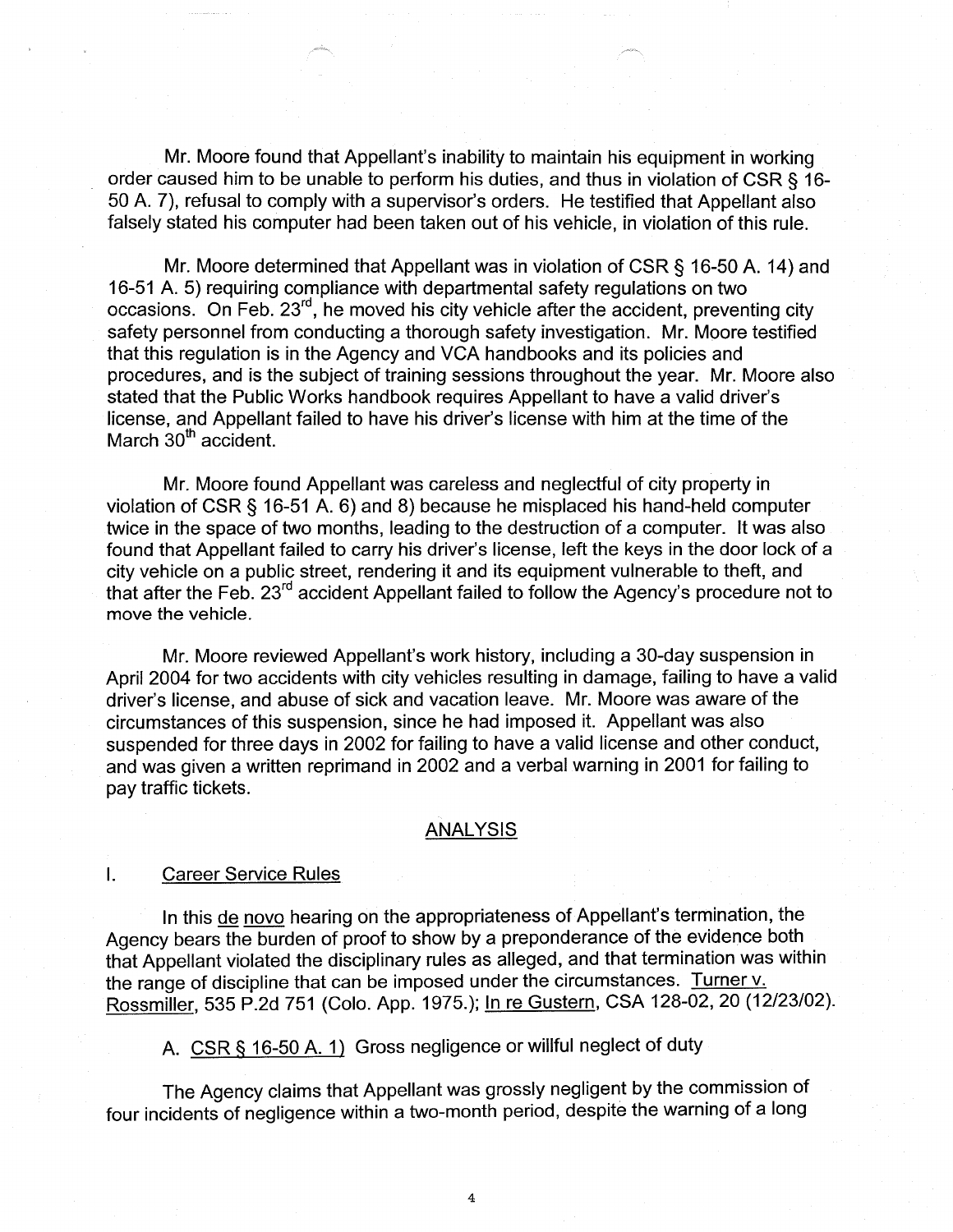suspension a year before these incidents. Appellant counters that gross negligence requires more than just repeated carelessness in order to establish willfulness or flagrant behavior, citing In re Owoeye, CSA 11-05 (6/10/05). That decision is inapposite, since its finding of gross negligence was based upon one serious incident.

"The only significance of multiple acts of negligence is that they may be evidence of the magnitude of the risk created by the defendants' conduct and the knowledge of the risk by the defendants." Sellers v. Henman, 41 F.3d 1100, 1103 ( $7<sup>th</sup>$  Cir. 1994), citing Farmer v. Brennan, 114 S. Ct. 1970 (1994). The Agency proved that Appellant failed to take advantage of the last clear chance to avoid an oncoming car, that he twice forgot to retrieve his hand-held computer from the roof of his vehicle, and that he failed to take precautions in backing up to avoid an accident with another car. All of those actions constitute ordinary negligence. The Agency established no additional facts tending to prove knowledge of the risk of harm or deliberate indifference to the creation of such risk, as required to prove gross negligence. In re Tennyson, CSA 140-02, 13 (12/26/02.) The Agency has failed to prove that Appellant acted with gross negligence by the cited behavior.

B. CSR § 16-50 A. 2) Theft, destruction, or gross neglect in the use of City and County property and or property of any agency or entity having a contract with the City and County of Denver; theft of property or materials of any other person while the employee is on duty or on City and County premises.

The Agency asserts that Appellant violated this rule because his forgetfulness caused the destruction of a city hand-held computer on April 20, 2005. Appellant argues that he did not act intentionally in causing such damage.

Appellant's testimony vividly described his state of mind on the morning in question. He arrived late, and felt rushed and frustrated by the change in assignment and vehicles. Appellant was carrying a number of personal and work items, and neglected to retrieve the computer from the top of the vehicle. In addition, he had been recently distracted by personal problems. The Agency did not rebut Appellant's account of his mental state, or supplement it by proof that Appellant's acts were willful or utterly lacking in responsibility. Under the evidence, I find that the Agency did not prove a violation of this rule.

C. CSR § 16-50 A. 7) Refusing to comply with the orders of an authorized supervisor or refusing to do assigned work, which the employee is capable of performing.

Mr. Moore testified that he believed this rule was violated because Appellant failed to keep his equipment in working order, and therefore could not perform his job. This rule requires proof of an actual and willful refusal to do assigned work. In re Trujillo, CSA 28-04, 9 - 10 (5/27/04). The lack of equipment to perform one's duties is not a substitute for an act of willful refusal to do work. The Agency did not offer proof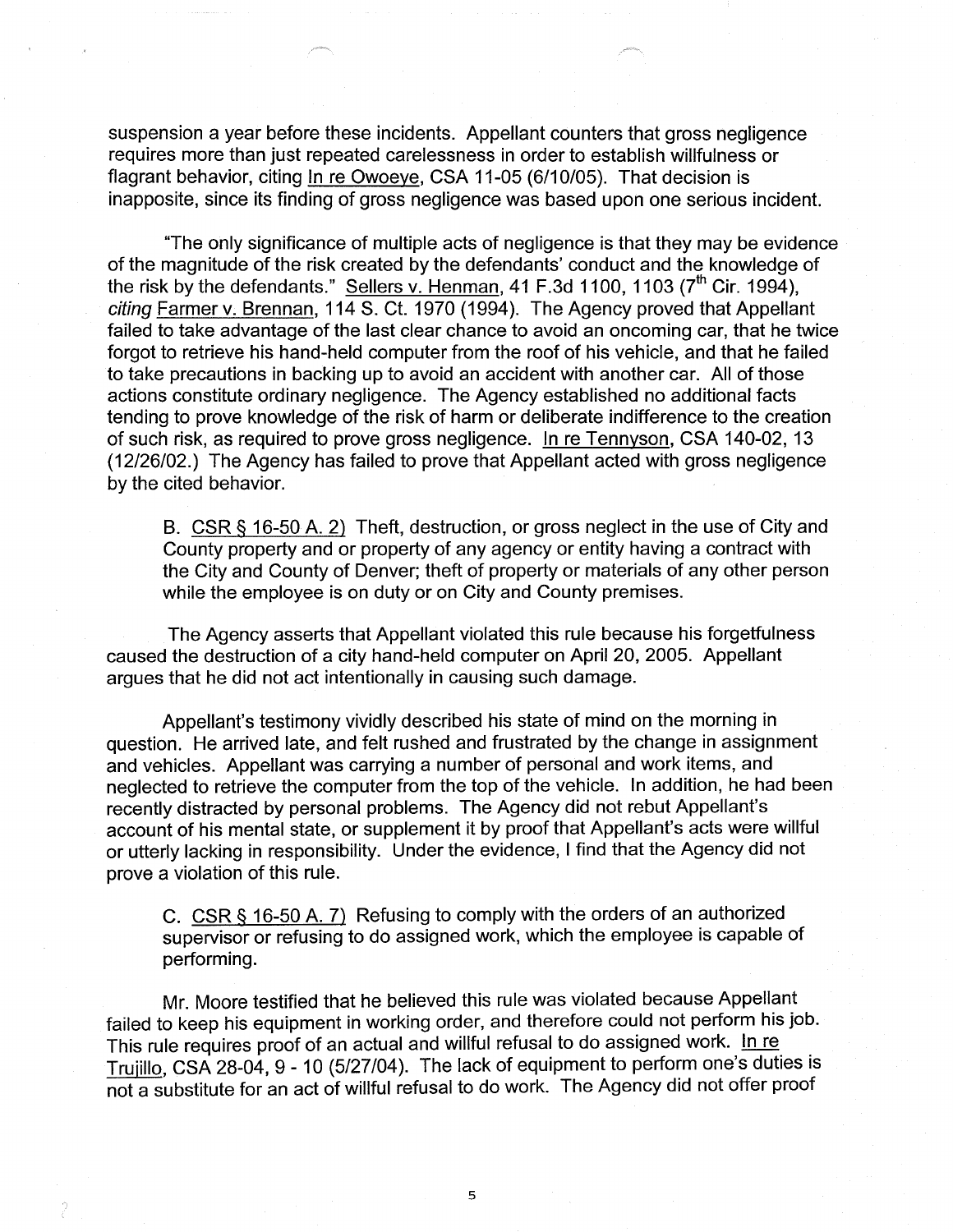that Appellant deliberately damaged his computer in order to avoid work, and therefore the evidence does not support a finding that Appellant violated this rule.

Mr. Moore also testified that Appellant's false statement that his computer was taken from his vehicle was a refusal to do work. I find that Appellant did not deliberately mislead the Agency by his statement that the computer must have been taken out of his vehicle, and that the Agency did not establish that Appellant failed to perform any duty as a result of this statement or the unavailability of a computer.

D. CSR § 16-50 A. 14) Failure to use safety devices or failure to observe safety regulations which: results in injury to self or others; jeopardizes the safety of self or others; or results in damage or destruction of City and County property.

The Agency supported this violation by the testimony of Mr. Moore, who stated that Appellant moved his vehicle after the accident on February 23, 2005, in violation of the Agency and VGA handbooks, policies, procedures, and training. The disciplinary letters did not quote the language of any policy prohibiting an employee from moving their vehicle after an accident.  $[Exhs. 2 - 3]$  Further, the Agency failed to prove that Appellant's action in moving the vehicle and failing to have the insurance information in the vehicle resulted in injury, jeopardized the safety of anyone, or resulted in damage to city property, as required to prove a violation of this rule.

Mr. Moore also stated that Appellant violated the Public Works handbook requirement to "maintain the appropriate Colorado driver's license and required insurance." [Exh. 2, p. 3.] Appellant admits that he failed to have his driver's license with him at the time of the March  $30<sup>th</sup>$  accident. However, the Agency did not establish that the policy also prohibited an employee from driving without their license on their person. The Agency does not dispute that Appellant had a valid driver's license at the time of the incident. In this case, also, the Agency did not establish that Appellant injured or jeopardized anyone or damaged city property. Therefore, the Agency has not proven that Appellant's failure to have possession of his driver's license violated this rule.

E. CSR§ 16-51 A. 5) Failure to observe departmental regulations.

The Agency asserts that Appellant moved his vehicle after the accident on Feb. 23<sup>rd</sup>, in violation of department regulations. The Public Works Handbook quoted in the letter of dismissal does not contain a prohibition against moving a vehicle after an accident. Mr. Moore testified the prohibition was contained in the Agency and VGA handbooks, policies and training. Appellant contends that such a regulation was impossible to perform, since he was obligated to follow a state statute which requires a driver to move his vehicle "as soon as practicable off the traveled portion ... of a divided highway." C.R.S. § 42-4-1602.

It appears that Mr. Moore believes the Public Works regulations contained language prohibiting moving vehicles after an accident and an employee's failure to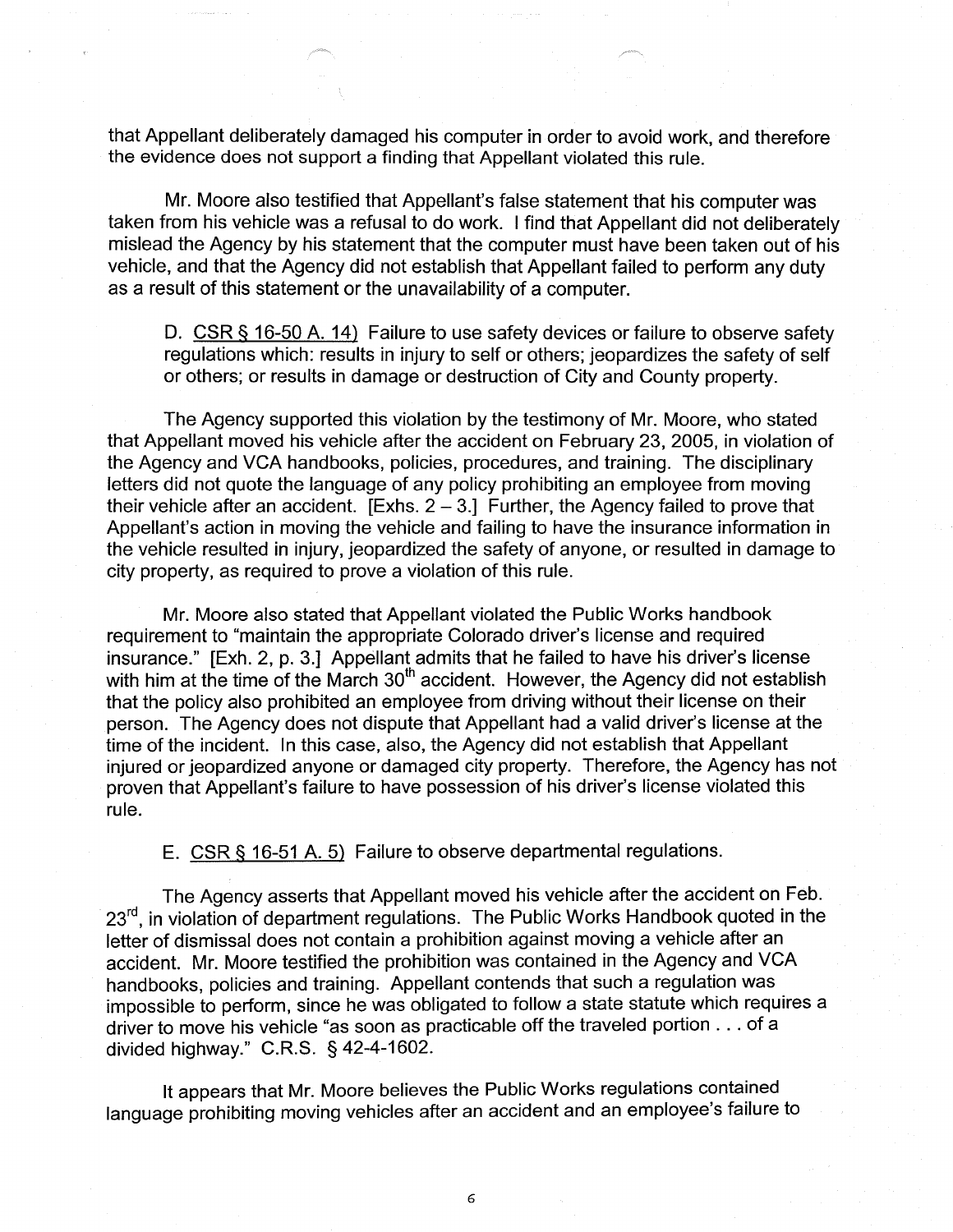have a license on his person. The sections quoted do not contain those prohibitions. It is unlikely that they were inadvertently omitted, since the omission would have affected Appellant's notice of the charges against him and opportunity to be heard at the predisciplinary meeting. I find that the Agency has failed to establish a violation of this rule by a preponderance of the evidence.

F. CSR § 16-51 A. 6) Carelessness in performance of duties and responsibilities.

Appellant admits that he had two accidents with city vehicles within the space of six weeks, and misplaced his hand-held computer twice in one month. Appellant claims that the events were not willful, and that other employees had serious accidents and caused damage to property and were not terminated.

Carelessness is acting in the absence of that degree of care an ordinarily careful person would exercise under the circumstances. See Black's Law Dictionary 146 (Abridged 15<sup>th</sup> ed. 1991). Here, the circumstances include the Agency's emphasis on safety and the avoidance of accidents, the cost of the equipment being entrusted to Appellant, and the existence of significant past discipline meant to serve as both an opportunity to correct and a warning of future consequences if the behavior is not corrected.  $[Exh. 2, pp. 2-3.]$ 

Appellant began this unfortunate period in his employment with the City by being struck by an oncoming car that by the driver's own admission proceeded through an intersection in the face of a yellow light. While executing a left turn, Appellant saw the car when it was two car-lengths away and was still moving. Appellant braked, and the other car braked but then appeared to speed up, according to Appellant. Although neither driver was ticketed, Appellant was deemed to be at fault by his Agency for failing to properly look out for other traffic in view of the position of the traffic lights. The Agency did not impose discipline at this juncture.

About a month later, Appellant left his hand-held computer on the roof of his vehicle, and later thought he'd left it in the vehicle. That action caused additional work for others to find and return the computer, monitor the loss, send and retrieve messages relating to the loss, and record the data from the computer the day after issuance of that day's tickets. At this point, Appellant should have known that his concentration on his job was lacking, and taken steps to correct his behavior. The Agency still did not issue discipline.

A little over a week later, Appellant backed into a car while attempting to check the license on a car parked at an expired meter. His supervisor discovered he did not have his license with him, and did not allow him to drive. Appellant left the keys to the vehicle in the door, exposing it and its equipment to theft or damage. At hearing, Appellant appeared more concerned about losing his house key than about the potential damage to expensive city equipment. Appellant was ticketed by the police, and the Agency concluded he was at fault for the accident, but still withheld discipline.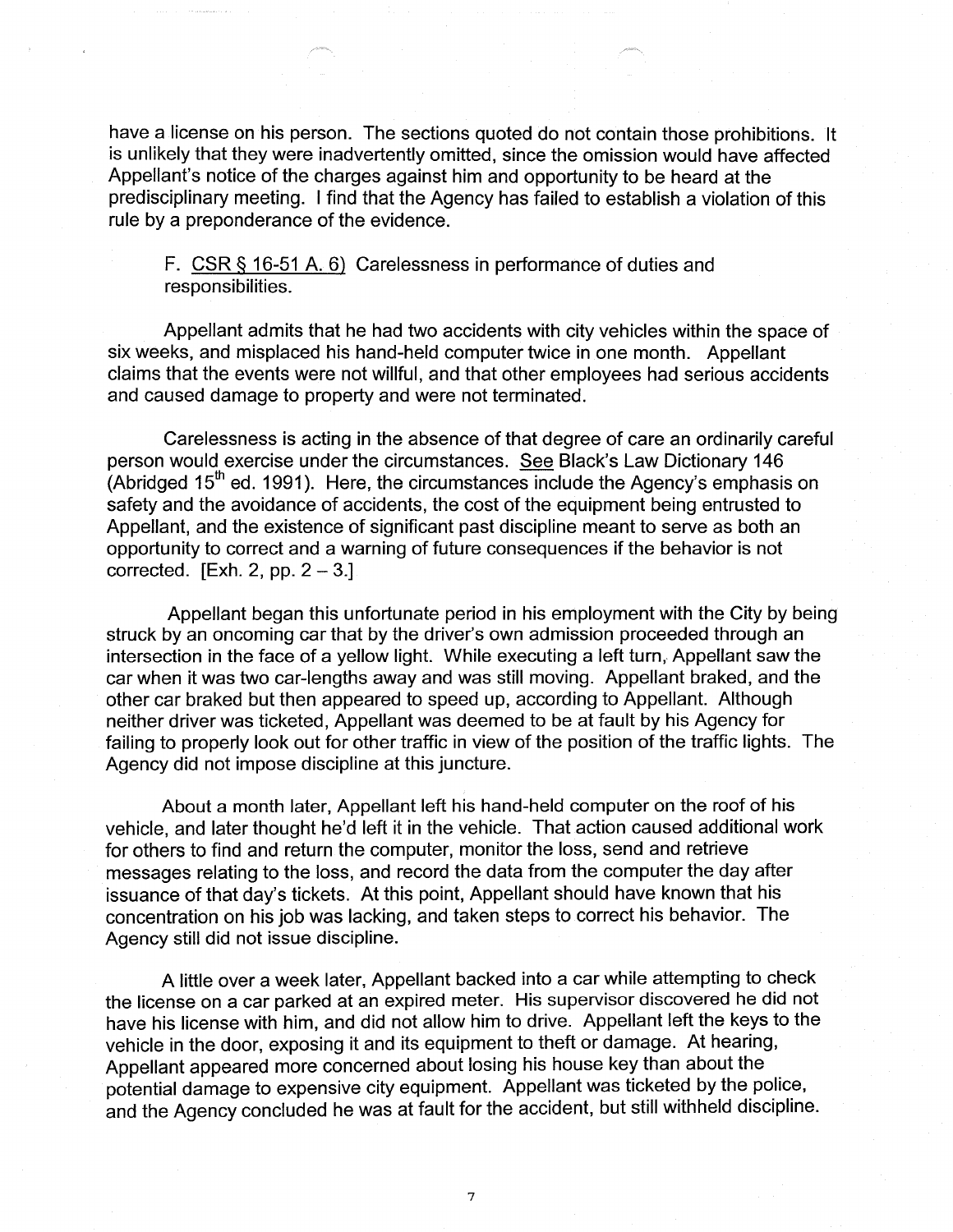Three weeks later, Appellant again left his computer on the roof of his vehicle. This time, the computer slid off and was destroyed when it was apparently run over by another vehicle. Appellant stipulated that the amount of loss to the city was \$1,656. Appellant was called in to speak with Mr. Strudwick, and admitted that personal problems were causing these recent events.

An ordinarily careful person would not have waited to request help or correct his behavior until called into the office after four serious performance lapse, especially in light of serious previous discipline for the same type of offense. I find that Appellant was careless in the performance of his duties in violation of the rule, and that Appellant did not establish that the Agency waived enforcement of the rule by treating similarly situated employees more favorably.

G. CSR § 16-51 A. 8) Neglect in care or use of City and County property.

For the same reasons as those explained above with regard to CSR § 16-51 A. 6). I find the Agency established that Appellant neglected city property by failing to protect the vehicles and equipment entrusted to his care, despite his experience and training in safety and the handling of equipment, and his previous discipline for similar misconduct.

H. CSR § 16-51 A. 10) Failure to comply with the instructions of an authorized supervisor.

In order to establish a violation of this rule, the Agency must prove that it gave Appellant reasonable notice of the instruction, and that Appellant failed to comply with that instruction. In re Martinez, CSA 19-05, 6 (6/27 /05).

The Agency offered no argument in support of this asserted violation, and the evidence does not demonstrate that Appellant disregarded a work instruction. Therefore, I conclude the Agency failed to prove that Appellant violated this rule. See In re Lucero, CSA 162-04,  $9 - 10$  (4/15/05); In re Owens, CSA 139-04, 7 (3/31/05).

11. Penalty

Appellant next contends that the Agency failed to comply with Career Service Rules governing the imposition of progressive discipline. CSR §§ 16-10 and 16-20.

The relevant Career Service Rules state:

The purpose of discipline is to correct inappropriate behavior or performance. The type and severity of discipline depends on the gravity of the infraction. The degree of discipline shall be reasonably related to the seriousness of the offense and take into consideration the employee's past record. The appointing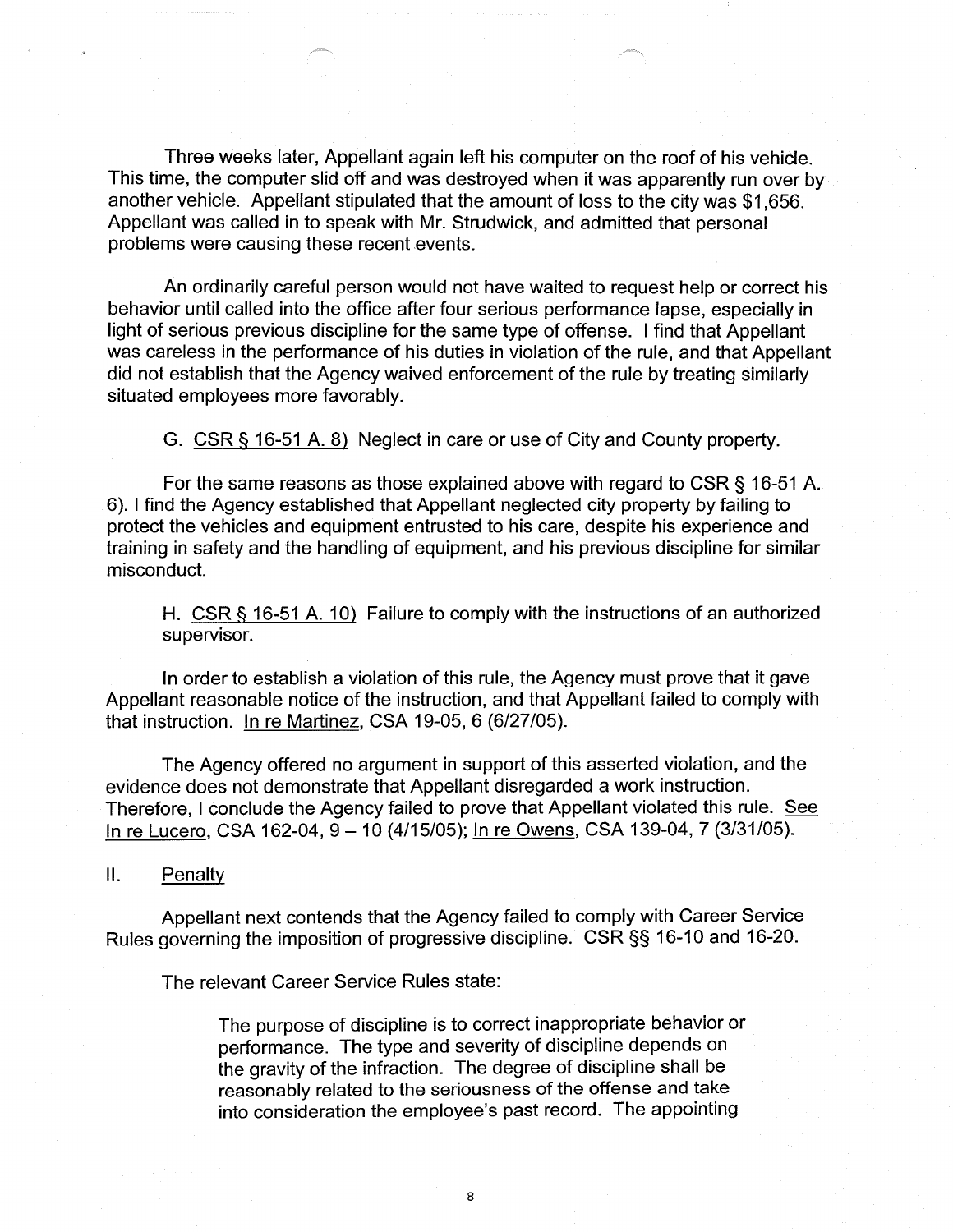authority or designee will impose the type and amount of discipline she/he believes is needed to correct the situation and achieve the desired behavior or performance.

The disciplinary action taken must be consistent with this rule ...

## CSR§ 16-10.

"Wherever practicable, discipline shall be progressive. However, any measure or level of discipline may be used in any given situation as appropriate. This rule should not be interpreted to mean that progressive discipline must be taken before an employee may be dismissed." CSR§ 16-20 (2).

Appellant claims that termination is an inappropriate penalty because Appellant's only offense was inattention to detail, and that others had not been fired for the same offenses: i.e., losing hand-held computers and having accidents with city vehicles. Appellant also argues that the vehicular accidents were not his fault. He supported the latter argument by his testimony that he had the right-of-way in the Feb. 23<sup>rd</sup> accident, and that in backing up on March  $30<sup>th</sup>$ , he acted in accordance with Agency training. [Testimony of Cindy Sierra.]

An agency must determine the level of discipline in accordance with the gravity of the misconduct, in view of the employee's past disciplinary history. Here, the Agency reasonably determined that the increasing frequency of Appellant's careless and costly acts of negligence placed it in danger of future liability, and placed the public and other employees in danger of damage to property or personal injury. By means of a thirtyday suspension issued the year before, Appellant was clearly placed on notice that inattention to his duties leading to damage to city property would not be tolerated. [Exh. 11, p. 6.] In 2002, Appellant was suspended for three days, and given a written reprimand. In 2001, he was verbally reprimanded for failing to pay a speeding ticket.  $[Exhs. 12 - 14.]$  It cannot be found that the discipline was not within the range of discipline that could be imposed by a reasonable administrator.

Termination was reasonably related to the seriousness of the offense in conformity with CSR§ 16-10. It is essential for the safe operation of the Parking Management Division that employees driving city vehicles and using city equipment act with reasonable care. Failure to do so not only renders their service inefficient, it also threatens the city with liability for damage or injuries. Under the circumstances present here, the Agency acted reasonably in determining that dismissal was warranted.

### ORDER

Based on the foregoing findings of fact and conclusions of law, the Hearing Officer AFFIRMS the Agency action dated May 27, 2005.